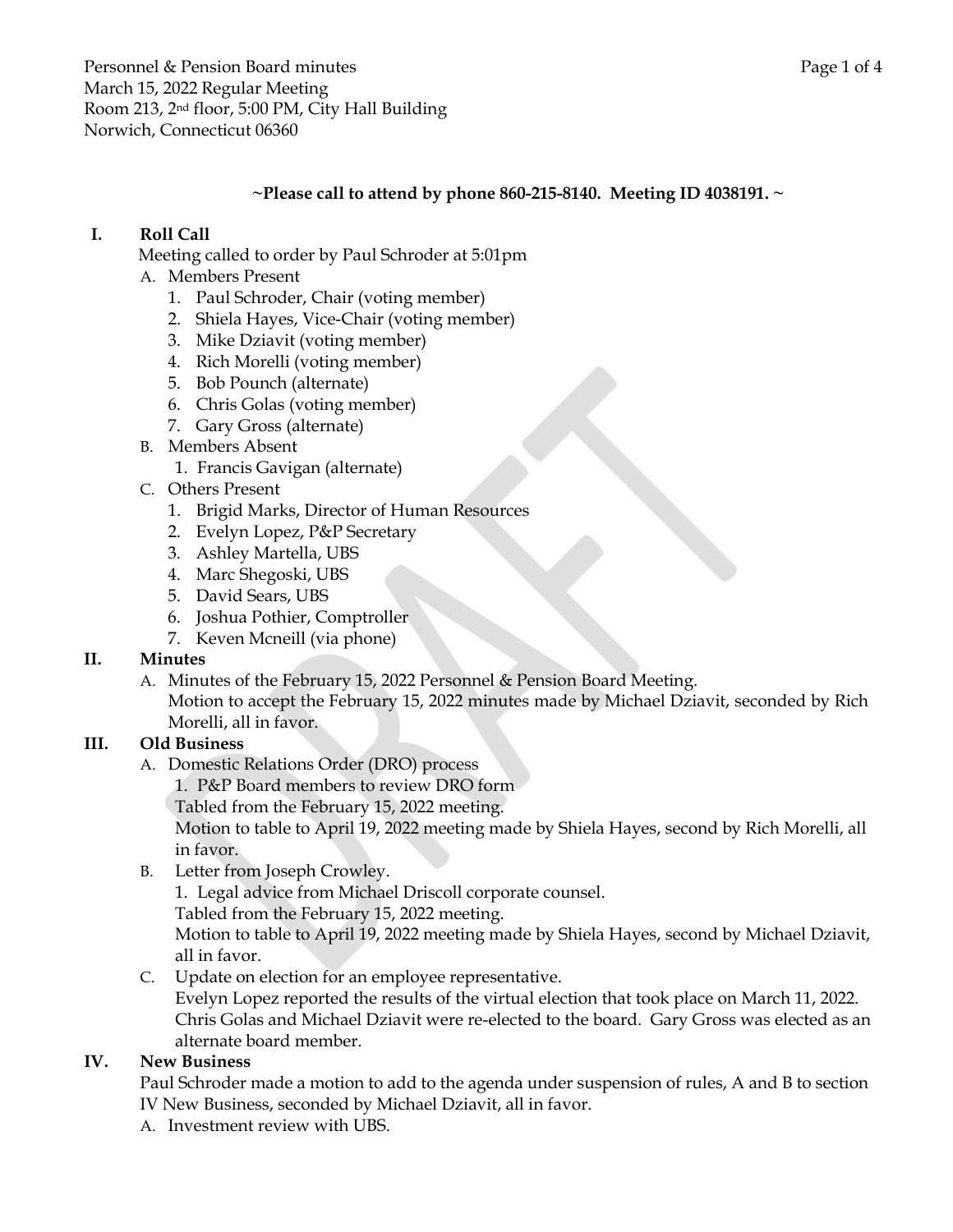Marc Shegoski, Ashley Martella and David Sears, gave an overview of the current stock markets. They talked about the performance, risks, interest rates, inflation and struggles with the current situation with supply and demand. The portfolio was reviewed by David Sears and Ashley Martell. The pension fund asset allocation as of January 31, 2022 was 65.9% equity, 30.2% fixed income and 3.9% real estate. The OPEB fun asset allocation as of January 31, 2022 was 68.9% equity, 31.1% fixed income. The pension fund decreased by 3.12% and OPEB fund by 3.27% as of January 31, 2022.

POB Proceeds memo from UBS.

Marc Shegoski, Ashley Martella and David Sears, provided an outline of the plan with regards to POB proceeds. The plan is to invest the full proceeds of the pension obligation bond over a period of 18-36 months with a target investment period of 24-months. The monthly investment range of \$3.61mm to \$7.22mm with a total investment amount of \$130mm.

Board members accepted UBS portfolio and POB proceeds investment plan. At this time UBS had no recommendations to investments. Board members requested a monthly update/status report on investments from UBS.

B. POB Report and Recommendation on Annual Actuarial Valuations Joshua Pothier, City Comptroller reported the current status on the bond issuance and the associated professional service costs. In total the City has paid \$ 712,429.82 in professional services. In addition, Comptroller referred back to the November 16, 2021 board meeting where Becky Sielman from Milliman recommended going back to annual actuarial valuations of the pension instead of every two years. He further explained that an annual valuation will enable the City to react more quickly if investment values or other factors change significantly. He asked the board to consider Becky Sielman's recommendation. Paul Schroder opened the floor for board members to discuss the pros and cons in performing an annual valuation vs one every two years.

The P&P Board voted to do a July 1, 2022 valuation and then, before the July 1, 2023 valuation, evaluate whether valuations will be done annually or biennially prospectively.

- C. Application for retirement:
	- 1. Graham P. Andrus, A Lineman, for a deferred retirement effective March 12, 2022, payable December 16, 2055. Motion to approve retirement application made by Shiela Hayes, seconded by Rich

Morelli, all in favor.

- 2. Kathryn M. Crees, Director of Community Development, for a normal retirement effective June 7, 2022. Motion to approve retirement application made by Shiela Hayes, seconded by Michael Dziavit, all in favor.
- 3. Teresa M. Hanlon, Civil Engineer, for a disability: non-service connected retirement effective February 18, 2022. Motion to acknowledge retirement application made by Shiela Hayes, seconded by Rich Morelli, all in favor.
- 4. Kerri Kemp, Division Manager –NPU, for a normal retirement effective June 18, 2022. Motion to approve retirement application made by Shiela Hayes, seconded by Chris Golas, all in favor.
- 5. Keven Mcneill, Police Officer, for a disability: service connected retirement effective April 1, 2022.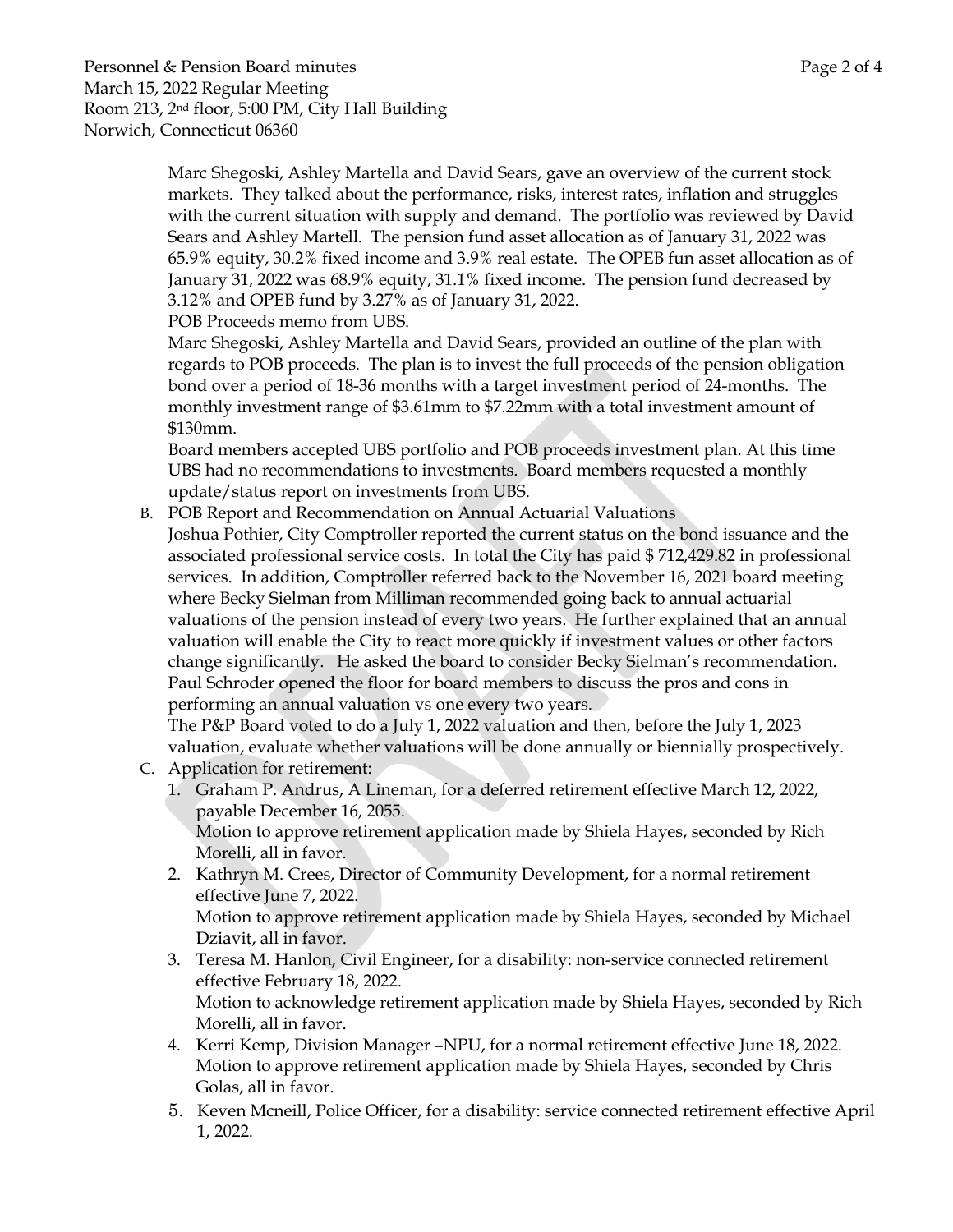Board members reviewed disability: service connected retirement application, attachments, and union contract language with regards to service-related disability pension benefits.

Motion to acknowledge retirement application and to send Police Officer, Keven Mcneill for two impartial behavioral health evaluations made by Paul Schroder, seconded by Michael Dziavit, all in favor.

- D. Pension Calculations:
	- 1. Ryan D. Kelsey, Police Sergeant, retired February 5, 2022. His annual pension calculation is \$ 54,324.33. His application was approved at the February 15, 2022 meeting.

Motion to approve the pension calculations made by Shiela Hayes, seconded by Michael Dziavit, all in favor.

- E. Application for refund/rollover of pension contributions:
	- 1. Mallory Boulay, Paraeducator BOE, who terminated effective July 10, 2020. Refund of \$ 12,181.43 including interest.
	- 2. Austin Dayger, Job Coach BOE, who terminated effective January 21, 2022. Refund of \$ 8,541.78 including interest.
	- 3. Kyle Gervais, Accounting Generalist, who terminated effective February 25, 2022. Refund of \$ 4,575.76 including interest.
	- 4. Justine Navan, Administrative Assistant BOE, who terminated effective January 21, 2022. Refund of \$ 7,620.78 including interest.
	- 5. Harold Neumann, Transition Job Coach BOE, who terminated effective January 26, 2022. Refund of \$ 1,288.10 including interest.

Motion to approve the refund application/rollovers made by Shiela Hayes, seconded by Rich Morelli, all in favor.

F. Request from Evelyn Lopez to rescind the previously approved deferred General City retirement for Robin Dauda. She is to be re-admitted to the fund at this meeting effective February 28, 2022.

Motion to rescind the previously approved deferred retirement application was made by Michael Dziavit, seconded by Shiela Hayes, all in favor.

- G. Eligibility List Extensions:
	- 1. Request from Christopher LaRose, NPU General Manager, to extend the Sewer Collection System Maintenance Tech. eligibility list for six (6) months. The current list expires May 4, 2022.

Motion to approve eligibility list by six (6) months made by Shiela Hayes, seconded by Chris Golas, all in favor.

- H. Review Personnel & Pension Board Attendance Log Tabled to the April 19, 2022 meeting.
- I. Employees to be admitted into the City of Norwich Employees' Retirement Fund: Motion to admit the following employees into the City of Norwich Employee's Retirement Fund made by Shiela Hayes, seconded by Michael Dziavit, all in favor.

| <b>NAME</b>   | <b>POSITION</b>             | DATE OF     | <b>ACADAMY</b>    | LAST DAY ON      | REQUEST/EV      |
|---------------|-----------------------------|-------------|-------------------|------------------|-----------------|
|               |                             | <b>HIRE</b> | <b>GRADUATION</b> | <b>PROBATION</b> | AL.             |
|               |                             |             | DATE              |                  | <b>RECEIVED</b> |
|               |                             |             |                   |                  |                 |
| Robin Dauda   | Fire Code Clerk             | 08/30/2021  | N/A               | 02/27/2022       | 03/10/2022      |
|               |                             |             |                   |                  |                 |
| Iennifer Dhan | <b>Financial Specialist</b> | 01/31/2022  | N/A               | N/A              | 02/24/2022      |